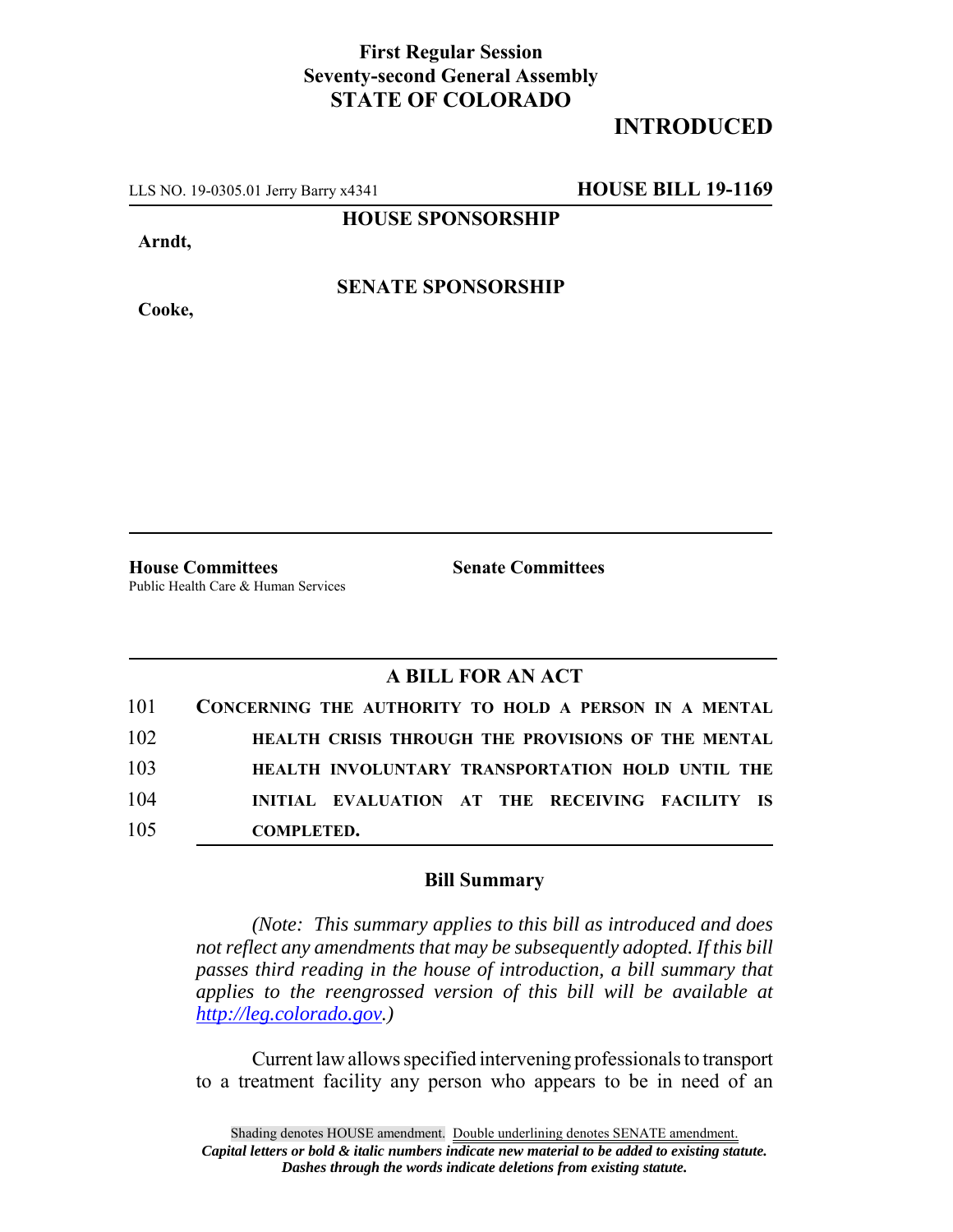immediate evaluation for treatment of a mental health disorder to prevent physical or psychiatric harm to others or to himself or herself. The authority to involuntarily hold such a person in custody expires upon the delivery of the person to the facility. The bill adds language to clarify that the authority to hold the person remains in effect until the evaluation is completed and a determination is made concerning the need for continued emergency evaluation and treatment.

1 *Be it enacted by the General Assembly of the State of Colorado:*

2 **SECTION 1.** In Colorado Revised Statutes, 27-65-105, **amend** 3  $(1)(a)(I.5)$  as follows:

- 4 **27-65-105. Emergency procedure.** (1) Emergency procedure 5 may be invoked under one of the following conditions:
- 

 $(1.5)$  When any person appears to have a mental health disorder and, as a result of such mental health disorder, is in need of immediate evaluation for treatment in order to prevent physical or psychiatric harm to others or to himself or herself, then an intervening professional, as 10 specified in subsection  $(1)(a)(II)$  of this section, upon probable cause and with such assistance as may be required, may immediately transport the person to an outpatient mental health facility or other clinically appropriate facility designated or approved by the executive director FOR AN IMMEDIATE EVALUATION FOR TREATMENT. If such a facility is not available, the person may be taken to an emergency medical services facility FOR AN IMMEDIATE EVALUATION FOR TREATMENT. THE AUTHORITY TO HOLD A PERSON INVOLUNTARILY IN CUSTODY PURSUANT 18 TO THE PROVISIONS OF THIS SUBSECTION  $(1)(a)(I.5)$  remains in Effect UNTIL THE REQUIRED EVALUATION FOR TREATMENT AT THE RECEIVING FACILITY IS COMPLETED AND A DETERMINATION IS MADE CONCERNING THE NEED FOR CONTINUED EMERGENCY TREATMENT AND EVALUATION PURSUANT TO THE PROVISIONS OF THIS SECTION.